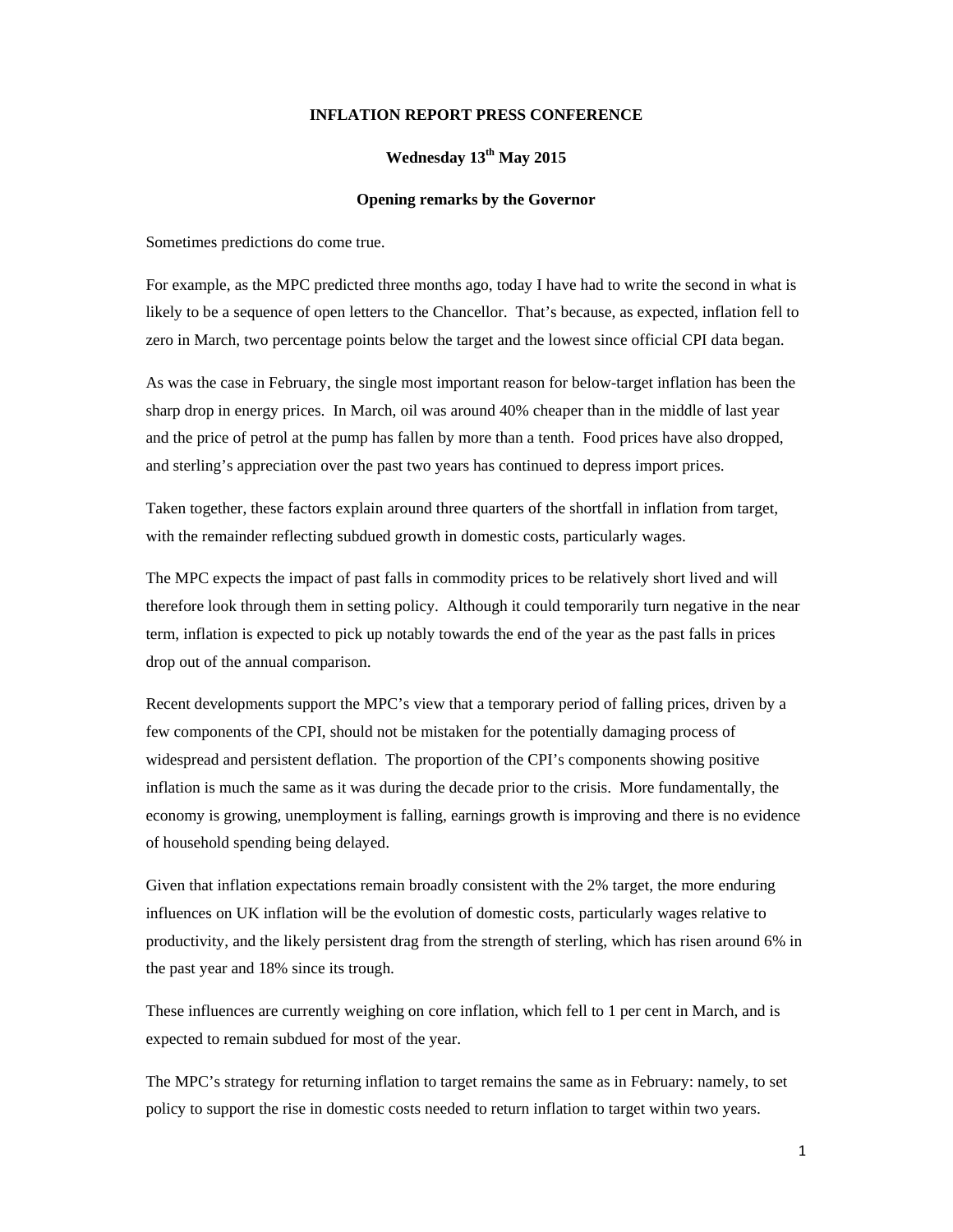The appropriate path for Bank Rate will hinge crucially on the outlook for supply. The composition of supply growth is expected to shift notably over the forecast horizon as slack in the labour market is eliminated and productivity finally begins to pick up.

After a comprehensive review, the MPC judges that current slack in the economy is around  $\frac{1}{2}$  per cent of GDP. The MPC expects that remaining spare capacity to be absorbed within the next year.

In recent years labour supply has expanded significantly owing to higher participation rates among older workers, a greater willingness to work longer hours and strong population growth, partly driven by higher net migration. These positive labour supply shocks have contained wage growth in the face of robust employment growth. Wages have grown by around 2% in the past year – less than half the average rate before the global financial crisis – and a key risk is that these subdued growth rates continue.

Such strong growth in labour supply is unlikely to be sustained. Going forward, growth in the UK economy's potential will increasingly depend on productivity.

In the medium term, productivity growth – doing more with less – is the key determinant of income growth. Our shared prosperity depends on it.

Productivity, though, is not something that monetary policy determines, and among the many uncertainties we face, the timing and extent of any prospective pick-up in productivity growth remains our most difficult judgement.

One insight from our review of supply is that over the past year, some of the weakness in measured productivity reflects so-called compositional effects: there has been disproportionate growth in relatively low productivity jobs, partly reversing what occurred when unemployment rose sharply.

But there has also been underlying weakness. And in light of that, we have become even more conservative in our forecast for renewed productivity growth. Productivity is projected to grow only modestly in the year ahead, before returning towards, but remaining below, past average growth rates. That recovery reflects a combination of factors. They include the lessening of compositional effects, a pick-up in the reallocation of resources to new and more dynamic firms, and the effects of the investment recovery coming through.

On the demand side, the expansion is set to reaccelerate following a slightly softer than expected first quarter.

Consumer confidence is strongest in over a decade. Household spending should continue to be supported this year by the boost to real take-home pay from lower food and energy prices. Over the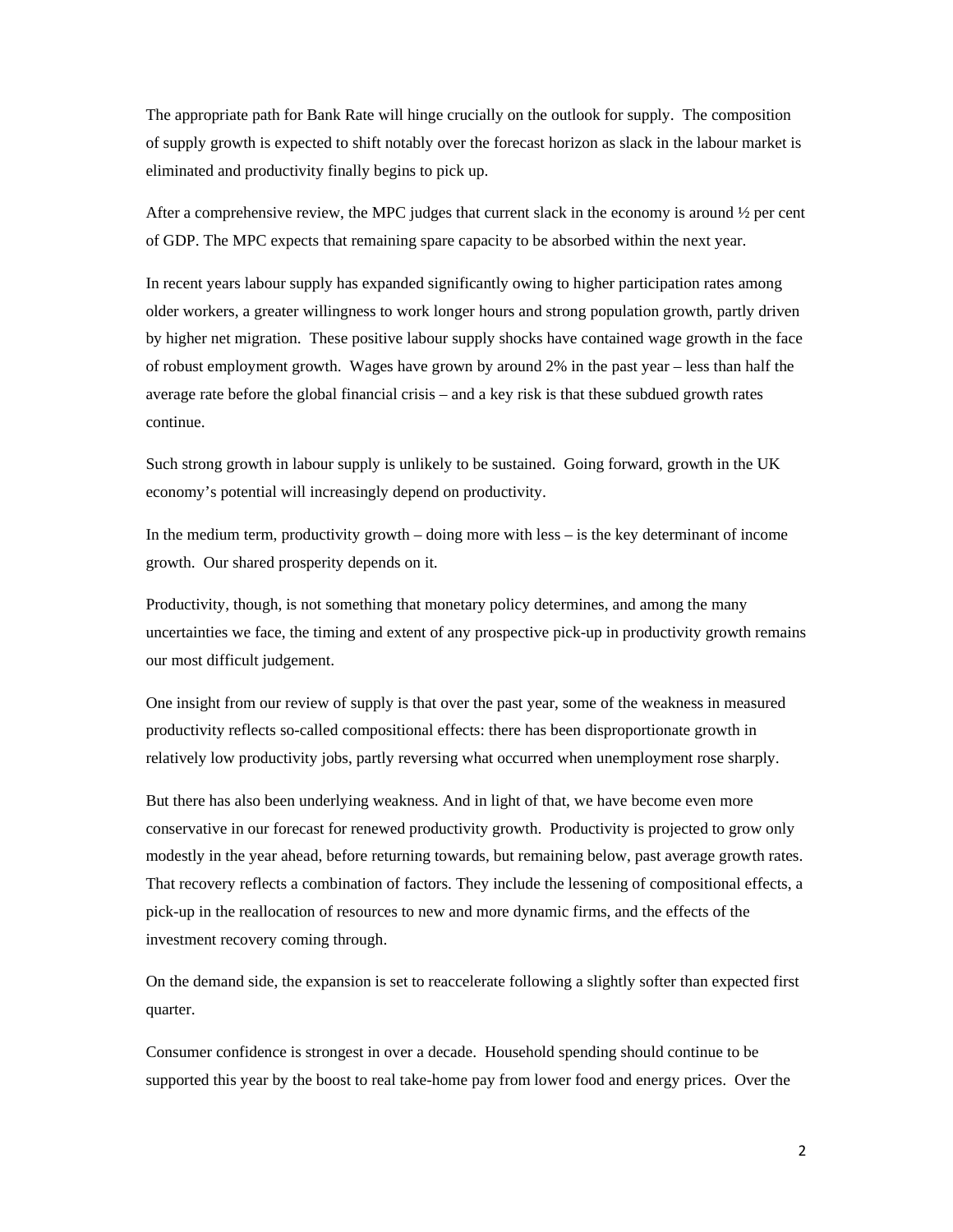balance of the forecast, wage growth is expected to accelerate as compositional effects fade and the pick-up in productivity supports higher labour compensation.

Higher demand, accommodative financial conditions and emerging capacity constraints should encourage continued investment growth outside the extraction sector.

The MPC expects the global economy to expand at a steady not spectacular rate, with the principal risks to growth rotating from advanced to emerging economies. The most significant development in recent months has been the increased momentum in our main trading partner, the euro area. European activity should be supported by the ECB's Quantitative Easing, which the MPC judges to be net positive for UK growth. ECB action, improvements in euro area fundamentals, and very limited UK exposure, mean that any intensification of the Greek crisis would likely have only a modest downward impact on UK GDP.

Overall, despite a moderately weaker outlook for demand growth relative to our February *Inflation Report*, a similarly weaker outlook for supply means we continue to expect a sufficient firming in inflationary pressures to return to target within two years. Beyond that, and conditional on the gently rising path for Bank Rate implied by market yields, inflation is expected to rise a little above the target.

With the closing of the output gap in sight, the question of the level of the equilibrium interest rate – the rate required to keep the economy operating at capacity and inflation at the target – comes into sharper focus. Perhaps the most important legacies of the financial crisis are the persistent headwinds which continue to weigh on the UK economy from weaker global demand, sustained fiscal consolidation, ongoing private deleveraging and, with time, higher financial intermediation costs. The MPC has long expected that these headwinds will likely merit not only a more gradual rate of increase in Bank Rate than in previous cycles, but also require levels of Bank Rate to remain below average historical levels for some time to come.

There are, however, limits to these effects. At our most recent meeting the MPC noted that it was uncertain why the yield curve had flattened further over the past year beyond our three-year forecast horizon. In this context, the direction of recent moves in advanced economy bond markets are not particularly surprising.

Last week, we were reminded of the difficulties in forecasting the outcomes of complex, interacting systems. Today, the MPC is setting out our latest best collective judgement for the outlook for the economy. As illustrated by the fan charts around it and my comments this morning, this forecast is subject to considerable uncertainties and will inevitably be buffeted by domestic and international shocks.